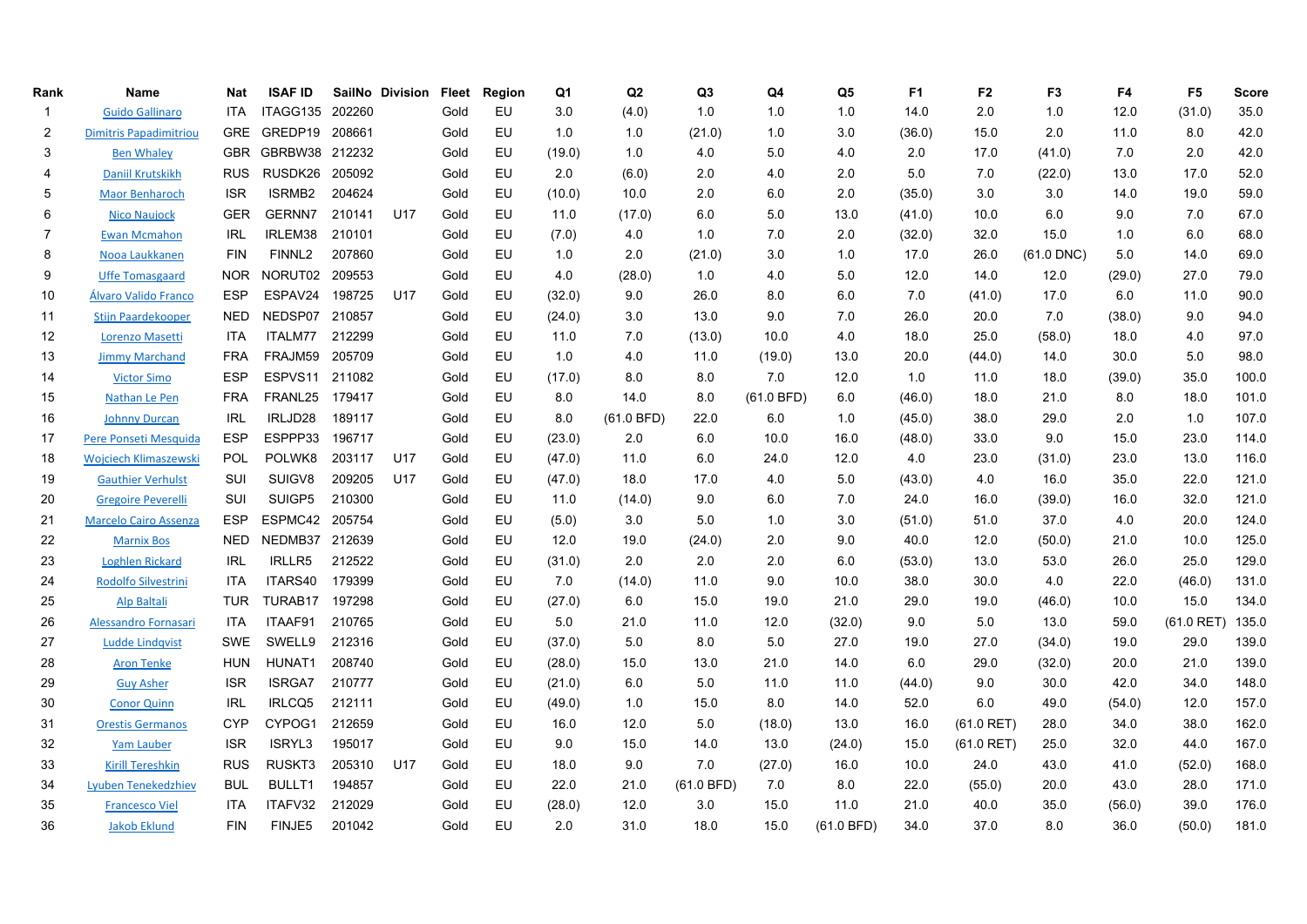| 37 | <b>George Ford</b>           | GBR.       | GBRGF24             | 209133 |     | Gold   | EU | 23.0       | 24.0         | (29.0)     | 16.0   | 9.0          | 47.0            | (53.0) | 23.0   | 28.0                | 16.0         | 186.0 |
|----|------------------------------|------------|---------------------|--------|-----|--------|----|------------|--------------|------------|--------|--------------|-----------------|--------|--------|---------------------|--------------|-------|
| 38 | <b>Christoffer S?rlie</b>    | <b>NOR</b> | NORCS8              | 201640 |     | Gold   | EU | 4.0        | 15.0         | (25.0)     | 25.0   | 15.0         | 31.0            | (54.0) | 10.0   | 40.0                | 49.0         | 189.0 |
| 39 | <b>Adam Caillaud</b>         | <b>FRA</b> | FRAAC76             | 211287 | U17 | Gold   | EU | 17.0       | (23.0)       | 22.0       | 3.0    | 15.0         | 23.0            | 50.0   | 5.0    | (55.0)              | 55.0         | 190.0 |
| 40 | <b>Jamie Mcmahon</b>         | <b>IRL</b> | IRLJM123            | 213000 | U17 | Gold   | EU | 10.0       | 16.0         | (30.0)     | 9.0    | 5.0          | (61.0 BFD)      | 28.0   | 45.0   | 25.0                | 53.0         | 191.0 |
| 41 | <b>Keith Luur</b>            | <b>EST</b> | ESTKL5              | 211968 |     | Gold   | EU | 13.0       | 12.0         | 19.0       | 26.0   | (35.0)       | 3.0             | 8.0    | 54.0   | 57.0                | $(61.0$ DNC) | 192.0 |
| 42 | <b>Tytus Butowski</b>        | POL        | POLTB5              | 208653 | U17 | Gold   | EU | 6.0        | (29.0)       | 10.0       | 20.0   | 26.0         | 28.0            | 35.0   | 19.0   | (48.0)              | 48.0         | 192.0 |
| 43 | <b>Jakob Flachberger</b>     | <b>AUT</b> | AUTJF8              | 207846 |     | Gold   | EU | (61.0 BFD) | 7.0          | 19.0       | 18.0   | 3.0          | 54.0            | 36.0   | (55.0) | 24.0                | 33.0         | 194.0 |
| 44 | <b>Nicolas Rolaz</b>         | SUI        | SUINR3              | 209936 |     | Gold   | EU | 19.0       | (24.0)       | 22.0       | 8.0    | 14.0         | 37.0            | (56.0) | 42.0   | 27.0                | 26.0         | 195.0 |
| 45 | <b>Paul Bothe</b>            | <b>GER</b> | GERPB30             | 205280 |     | Gold   | EU | 17.0       | 11.0         | (61.0 BFD) | 13.0   | 26.0         | 27.0            | 31.0   | (59.0) | 37.0                | 37.0         | 199.0 |
| 46 | <b>Fabian Magnusson</b>      | <b>SWE</b> | SWEFM7              | 207830 | U17 | Gold   | EU | 13.0       | 21.0         | (42.0)     | 17.0   | 19.0         | 33.0            | 21.0   | 36.0   | (47.0)              | 40.0         | 200.0 |
| 47 | <b>Zohar Haruvi</b>          | <b>ISR</b> | ISRZH1              | 154843 |     | Gold   | EU | 3.0        | 19.0         | (33.0)     | 20.0   | 20.0         | 8.0             | 42.0   | 40.0   | 49.0                | $(61.0$ DNC) | 201.0 |
| 48 | <b>Zeno Fry</b>              | SUI        | SUIZF1              | 210577 |     | Gold   | EU | 26.0       | 5.0          | 16.0       | 11.0   | (61.0 BFD)   | 56.0            | (57.0) | 51.0   | 17.0                | 24.0         | 206.0 |
| 49 | <b>Fionn Conway</b>          | IRL        | IRLFC16             | 187586 |     | Gold   | EU | (26.0)     | 10.0         | 10.0       | 21.0   | 8.0          | 49.0            | (52.0) | 24.0   | 44.0                | 42.0         | 208.0 |
| 50 | <b>Peter Fagan</b>           | <b>IRL</b> | IRLPF15             | 209838 |     | Gold   | EU | (30.0)     | 3.0          | 23.0       | 26.0   | 20.0         | 13.0            | 46.0   | 38.0   | (53.0)              | 45.0         | 214.0 |
| 51 | <b>Alberto Tezza</b>         | <b>ITA</b> | ITAAT54             | 211988 |     | Gold   | EU | 5.0        | $(61.0$ BFD) | 29.0       | 3.0    | 18.0         | 30.0            | (58.0) | 27.0   | 50.0                | 54.0         | 216.0 |
| 52 | <b>Aleksandr Moliakov</b>    | <b>NED</b> | LTUAM2              | 210371 | U17 | Gold   | EU | 20.0       | 17.0         | 15.0       | 14.0   | (23.0)       | 42.0            | (45.0) | 26.0   | 45.0                | 41.0         | 220.0 |
| 53 | Olle Lindbom                 | <b>SWE</b> | SWEOL12 212711      |        |     | Gold   | EU | 18.0       | 5.0          | 21.0       | 12.0   | (24.0)       | 50.0            | 43.0   | 11.0   | (61.0 DNC) 61.0 DNC |              | 221.0 |
| 54 | <b>Jakub Marciniak</b>       | <b>POL</b> | POLJM13 212632      |        | U17 | Gold   | EU | 16.0       | 27.0         | 4.0        | 10.0   | (34.0)       | $(61.0$ DNC $)$ | 48.0   | 57.0   | 33.0                | 30.0         | 225.0 |
| 55 | Nikita Melnikov              | <b>RUS</b> | RUSNM4              | 208229 | U17 | Gold   | EU | (24.0)     | 13.0         | 14.0       | 14.0   | 19.0         | (55.0)          | 22.0   | 44.0   | 51.0                | 51.0         | 228.0 |
| 56 | Jacopo Scornaienghi          | SUI        | SUIJS <sub>15</sub> | 211844 |     | Gold   | EU | 29.0       | 10.0         | 7.0        | 14.0   | (61.0 BFD)   | 39.0            | 47.0   | 48.0   | (58.0)              | 36.0         | 230.0 |
| 57 | <b>Pep Cazador</b>           | <b>ESP</b> | ESPPC49             | 209162 | U17 | Gold   | EU | (35.0)     | 7.0          | 12.0       | 22.0   | 29.0         | (58.0)          | 39.0   | 47.0   | 31.0                | 43.0         | 230.0 |
| 58 | <b>Henry Higgins</b>         | IRL        | IRLHH <sub>5</sub>  | 211138 |     | Gold   | EU | 6.0        | 8.0          | (44.0)     | 24.0   | 16.0         | 57.0            | 34.0   | 56.0   | 52.0                | $(61.0$ DNC) | 253.0 |
| 59 | <b>Alexios Papazoglou</b>    | <b>CYP</b> | CYPAP1              | 196592 | U17 | Silver | EU | (33.0)     | $(61.0$ BFD) | 31.0       | 12.0   | 9.0          | 27.0            | 13.0   | 11.0   | 5.0                 | 9.0          | 117.0 |
| 60 | <b>Olle Aronsson</b>         | SWE        | SWEOA5              | 201656 | U17 | Silver | EU | (31.0)     | 27.0         | 14.0       | 17.0   | 18.0         | 16.0            | (39.0) | 5.0    | 11.0                | 11.0         | 119.0 |
| 61 | <b>Nicholas Davies</b>       | SUI        | SUIND4              | 210075 |     | Silver | EU | 22.0       | (30.0)       | 20.0       | 16.0   | 17.0         | 4.0             | (47.0) | 3.0    | 28.0                | 14.0         | 124.0 |
| 62 | Matthäus Zöchling            | AUT        | AUTMZ5              | 207806 |     | Silver | EU | 20.0       | 26.0         | (61.0 BFD) | 22.0   | (61.0 BFD)   | 13.0            | 26.0   | 29.0   | 1.0                 | 6.0          | 143.0 |
| 63 | <b>Jordan Giles</b>          | <b>GBR</b> | GBRJG102 210560     |        |     | Silver | EU | (39.0)     | 22.0         | 26.0       | 21.0   | 8.0          | (61.0 BFD)      | 15.0   | 47.0   | 6.0                 | 2.0          | 147.0 |
| 64 | <b>Periklis Papadopoulos</b> | <b>GRE</b> | GREPP15 211850      |        | U17 | Silver | EU | 18.0       | 25.0         | 19.0       | 28.0   | (33.0)       | 21.0            | 6.0    | 9.0    | (36.0)              | 22.0         | 148.0 |
| 65 | <b>Maksim Dziahel</b>        | <b>BLR</b> | BLRMD2              | 207797 |     | Silver | EU | 7.0        | (61.0 BFD)   | 7.0        | 20.0   | $(61.0$ BFD) | 7.0             | 18.0   | 25.0   | 30.0                | 36.0         | 150.0 |
| 66 | <b>Zoltan Veisse</b>         | <b>HUN</b> | HUNZV4              | 211991 |     | Silver | EU | 48.0       | 8.0          | 4.0        | 17.0   | $(61.0$ BFD) | 29.0            | 32.0   | 14.0   | 2.0                 | $(61.0$ DNC) | 154.0 |
| 67 | <b>Balázs Argay</b>          | HUN        | HUNBA2              | 193758 | U17 | Silver | EU | 8.0        | 38.0         | (41.0)     | 33.0   | 35.0         | 5.0             | 1.0    | 4.0    | (40.0)              | 33.0         | 157.0 |
| 68 | <b>Francesco Nicol?</b>      | ITA        | ITAFN15             | 205254 |     | Silver | EU | 10.0       | (47.0)       | 20.0       | 32.0   | 33.0         | 3.0             | 14.0   | 8.0    | (47.0)              | 41.0         | 161.0 |
| 69 | <b>Fredrik Andresen</b>      | <b>NOR</b> | NORFA3              | 212721 |     | Silver | EU | 12.0       | 16.0         | 28.0       | 39.0   | (61.0 BFD)   | 28.0            | (53.0) | 7.0    | 24.0                | 8.0          | 162.0 |
| 70 | <b>Juan Camacho Soares</b>   | <b>NED</b> | NEDJC6              | 207342 |     | Silver | EU | (38.0)     | 20.0         | 38.0       | 28.0   | 15.0         | 2.0             | 7.0    | 17.0   | (44.0)              | 38.0         | 165.0 |
| 71 | <b>Arthur Fry</b>            | <b>GBR</b> | GBRAF62 212077      |        | U17 | Silver | EU | 21.0       | 32.0         | 18.0       | 25.0   | (61.0 BFD)   | 34.0            | 22.0   | (53.0) | 8.0                 | 10.0         | 170.0 |
| 72 | André Olsson                 | SWE        | SWEAO11             | 200922 |     | Silver | EU | (46.0)     | (37.0)       | 9.0        | 22.0   | 23.0         | 25.0            | 27.0   | 32.0   | 18.0                | 16.0         | 172.0 |
| 73 | Andreas Krabbe-Christensen   | DEN        | DENAK15 207411      |        |     | Silver | EU | 25.0       | 20.0         | 34.0       | (38.0) | 24.0         | 24.0            | (43.0) | 43.0   | 4.0                 | 3.0          | 177.0 |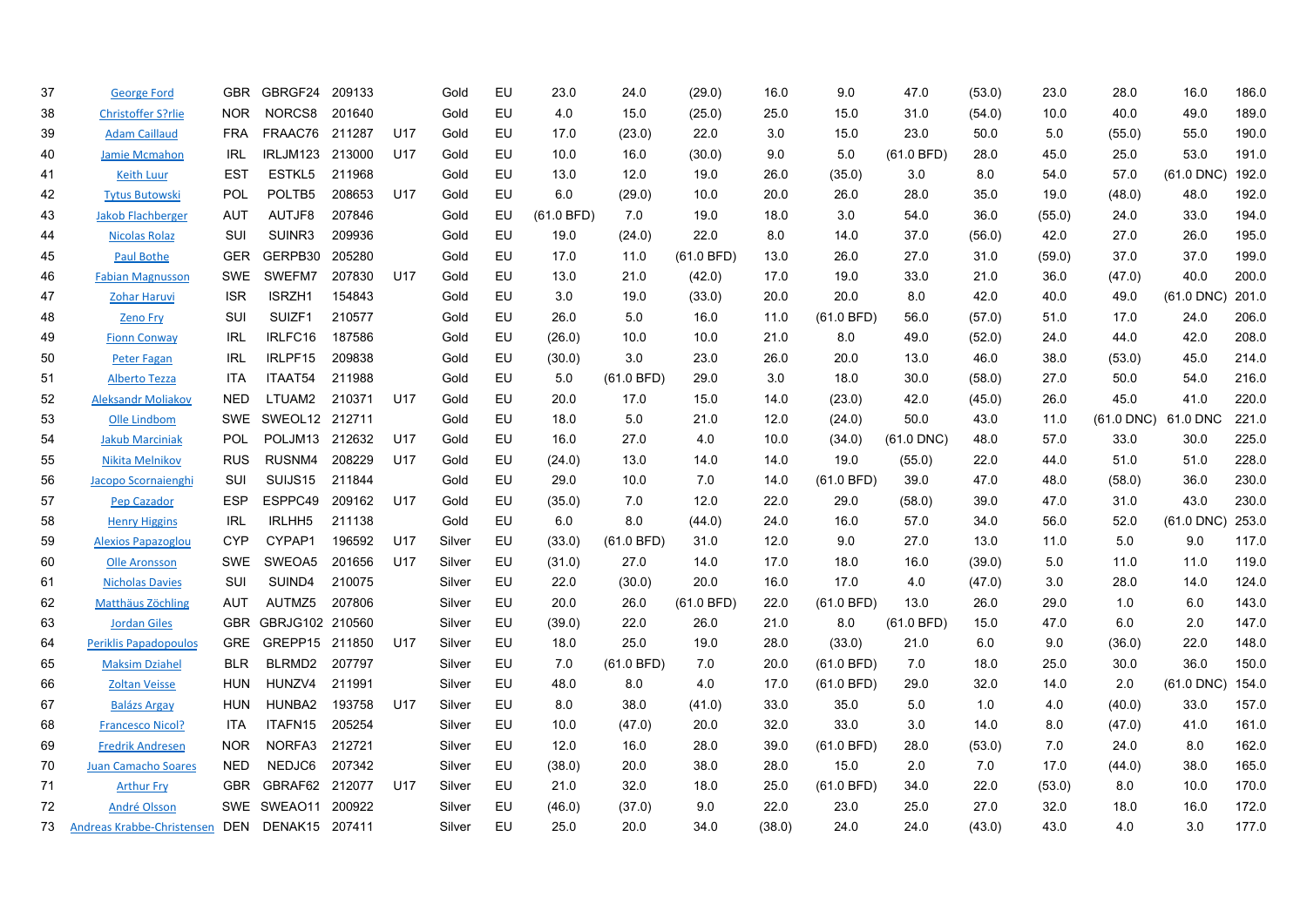| 74  | <b>Christopher Jones</b>         | <b>GBR</b> | GBRCJ41            | 191316 |     | Silver | EU | (50.0) | 36.0                  | 24.0      | 25.0         | 30.0                  | (61.0 BFD)   | 28.0   | 2.0          | 13.0         | 21.0             | 179.0 |
|-----|----------------------------------|------------|--------------------|--------|-----|--------|----|--------|-----------------------|-----------|--------------|-----------------------|--------------|--------|--------------|--------------|------------------|-------|
| 75  | Dárió Goldfinger                 | HUN        | HUNDG2             | 205178 | U17 | Silver | EU | (44.0) | 29.0                  | 26.0      | 31.0         | 27.0                  | 35.0         | (50.0) | 20.0         | 9.0          | 7.0              | 184.0 |
| 76  | <b>Tas Kolman</b>                | <b>SLO</b> | SLOTK3             | 209109 |     | Silver | EU | 45.0   | 18.0                  | 12.0      | 42.0         | $(61.0$ DSQ)          | 11.0         | 17.0   | 26.0         | 17.0         | $(61.0$ DNC)     | 188.0 |
| 77  | <b>Rasmus Alnebeck</b>           | <b>SWE</b> | SWERA11            | 195231 |     | Silver | EU | (35.0) | 16.0                  | 18.0      | 30.0         | 25.0                  | (61.0 BFD)   | 9.0    | 36.0         | 31.0         | 27.0             | 192.0 |
| 78  | Lukasz Machowski                 | <b>POL</b> | POLLM4             | 210947 | U17 | Silver | EU | 15.0   | (61.0 BFD) (61.0 DSQ) |           | 13.0         | 17.0                  | 61.0 BFD     | 12.0   | 10.0         | 21.0         | 43.0             | 192.0 |
| 79  | <b>Adnan Çakay</b>               | <b>TUR</b> | TURAC10            | 208646 |     | Silver | EU | (49.0) | 32.0                  | 25.0      | 27.0         | 12.0                  | (61.0 BFD)   | 35.0   | 12.0         | 20.0         | 32.0             | 195.0 |
| 80  | Egehan Haydaroglu                | TUR        | TUREH1             | 206657 |     | Silver | EU | (39.0) | 11.0                  | 24.0      | 29.0         | 28.0                  | (61.0 BFD)   | 44.0   | 21.0         | 39.0         | 1.0              | 197.0 |
| 81  | <b>Pieter Kraan</b>              | <b>NED</b> | NEDPK12 207504     |        |     | Silver | EU | 14.0   | 23.0                  | (43.0)    | 15.0         | 27.0                  | (61.0 BFD)   | 54.0   | 1.0          | 61.0 BFD     | 4.0              | 199.0 |
| 82  | <b>Keanu Prettner</b>            | AUT        | AUTKP5             | 203598 |     | Silver | EU | 48.0   | 43.0                  | (55.0)    | 23.0         | 19.0                  | 6.0          | 23.0   | (51.0)       | 10.0         | 29.0             | 201.0 |
| 83  | <b>Airidas Rutkauskas</b>        | LTU        | LTUAR3             | 202750 |     | Silver | EU | 16.0   | 28.0                  | 32.0      | (37.0)       | 26.0                  | 23.0         | 4.0    | (46.0)       | 42.0         | 34.0             | 205.0 |
| 84  | <b>Yvan Beaufils</b>             | <b>FRA</b> | FRAYB8             | 193740 | U17 | Silver | EU | 35.0   | 22.0                  | 9.0       | (36.0)       | 21.0                  | 17.0         | 38.0   | 50.0         | 15.0         | $(61.0$ DNC)     | 207.0 |
| 85  | <b>Flavio Ardimento</b>          | <b>ITA</b> | ITAFA65            | 211394 | U17 | Silver | EU | (51.0) | 29.0                  | 28.0      | 34.0         | 36.0                  | 10.0         | 19.0   | (49.0)       | 26.0         | 26.0             | 208.0 |
| 86  | Radvilas Janulionis              | LTU        | LTURJ2             | 210163 |     | Silver | EU | 32.0   | $(43.0$ DPI1)         | 17.0      | 19.0         | 30.0                  | 18.0         | (41.0) | 33.0         | 35.0         | 24.0             | 208.0 |
| 87  | Andrea Golabek                   | <b>ITA</b> | ITAAG99            | 176797 |     | Silver | EU | 2.0    | 19.0                  | 31.0      | 33.0         | (34.0)                | 9.0          | 20.0   | 54.0         | 46.0         | $(61.0$ DNC)     | 214.0 |
| 88  | Giona Renggli                    | SUI        | SUIGR4             | 206317 |     | Silver | EU | 9.0    | (44.0)                | 27.0      | 23.0         | 25.0                  | 20.0         | 30.0   | 41.0         | (45.0)       | 39.0             | 214.0 |
| 89  | Nicolo Kravanja                  | <b>SLO</b> | SLONK1             | 193436 |     | Silver | EU | 24.0   | 37.0                  | 28.0      | (38.0)       | 37.0                  | 19.0         | 3.0    | 18.0         | 49.0         | $(61.0$ DNC)     | 215.0 |
| 90  | <b>Lino Kersting</b>             | SUI        | SUILK4             | 191225 |     | Silver | EU | (42.0) | 33.0                  | 23.0      | 35.0         | 20.0                  | 31.0         | 10.0   | 35.0         | (38.0)       | 31.0             | 218.0 |
| 91  | <b>Peter Gilmore</b>             | IRL        | IRLPG17            | 211260 |     | Silver | EU | (55.0) | 20.0                  | 23.0      | 24.0         | 41.0                  | 38.0         | (49.0) | 34.0         | 19.0         | 19.0             | 218.0 |
| 92  | <b>Matija Succi</b>              | ITA        | ITAMS125 188114    |        |     | Silver | EU | 25.0   | (35.0)                | 29.0      | 29.0         | 28.0                  | (61.0 BFD)   | 31.0   | 27.0         | 32.0         | 18.0             | 219.0 |
| 93  | <b>Arthur Brown</b>              | <b>GBR</b> | GBRAB161 209453    |        |     | Silver | EU | 29.0   | 33.0                  | 35.0      | 11.0         | $(61.0$ BFD)          | 8.0          | 8.0    | 57.0         | $(61.0$ DNC) | 40.0             | 221.0 |
| 94  | Joakim Svinhufvud                | <b>FIN</b> | FINJS31            | 203730 |     | Silver | EU | 32.0   | 26.0                  | 10.0      | (61.0 BFD)   | 10.0                  | (61.0 BFD)   | 11.0   | 13.0         | 61.0 DNC     | 61.0 DNC         | 224.0 |
| 95  | <b>Piotr Malinowski</b>          | POL        | POLPM12 207570     |        | U17 | Silver | EU | (42.0) | 37.0                  | 20.0      | 26.0         | 22.0                  | 22.0         | 33.0   | 15.0         | 50.0         | $(61.0$ DNC)     | 225.0 |
| 96  | <b>Tom Renny</b>                 | <b>GBR</b> | GBRTR38 212109     |        |     | Silver | EU | 21.0   | 23.0                  | 30.0      | (44.0)       | $(61.0$ BFD)          | 39.0         | 5.0    | 40.0         | 41.0         | 28.0             | 227.0 |
| 97  | Jacopo Gilioli                   | ITA        | ITAJG3             | 211060 |     | Silver | EU | 46.0   | 17.0                  | 39.0      | (61.0 BFD)   | 22.0                  | (61.0 BFD)   | 40.0   | 44.0         | 7.0          | 13.0             | 228.0 |
| 98  | Nikola Banjac                    | <b>SRB</b> | SRBNB2             | 207379 | U17 | Silver | EU | 15.0   | (40.0)                | 40.0      | 34.0         | (41.0)                | 36.0         | 36.0   | 23.0         | 25.0         | 30.0             | 239.0 |
| 99  | <b>Benjamin Prikryl</b>          | CZE        | CZEBP3             | 210413 |     | Silver | EU | (30.0) | 30.0                  | 16.0      | 27.0         | 30.0                  | $(61.0$ BFD) | 45.0   | 22.0         | 34.0         | 35.0             | 239.0 |
| 100 | Maximilian Walkenbach            | <b>GER</b> | GERMW51 211206     |        |     | Silver | EU | 14.0   | 25.0                  | (37.0)    | 28.0         | 31.0                  | (61.0 BFD)   | 2.0    | 42.0         | 37.0         | 61.0 DNC         | 240.0 |
| 101 | <b>Arnaud Janitor</b>            | <b>FRA</b> | FRAAJ38            | 210582 |     | Silver | EU | 3.0    | 27.0                  | 27.0      |              | (61.0 DNC) (61.0 DNC) | 61.0 BFD     | 16.0   | 37.0         | 12.0         | 61.0 DNC         | 244.0 |
| 102 | <b>Riccardo Arkwright Lister</b> | ITA        | ITARL22            | 211992 | U17 | Silver | EU | 13.0   | 34.0                  | 37.0 DPI1 | $(61.0$ DSQ) | 18.0                  | 1.0          | 29.0   | 52.0         | $(61.0$ DNC) | 61.0 DNC         | 245.0 |
| 103 | <b>Bruno Gaspic</b>              | <b>CRO</b> | CROBG3             | 207338 | U17 | Silver | EU | (29.0) | 61.0 DNE              | 16.0      | 29.0         | 25.0                  | 32.0         | 21.0   | 28.0         | 33.0         | (61.0 DNC) 245.0 |       |
| 104 | Lucas Bergström                  | <b>SWE</b> | SWELB19            | 207534 |     | Silver | EU | 15.0   | 9.0                   | 25.0      | (36.0)       | 32.0                  | 15.0         | 46.0   | $(61.0$ DNC) | 43.0         | 61.0 DNC         | 246.0 |
| 105 | <b>Leonard Stock</b>             | <b>GER</b> | GERLS50            | 208314 | U17 | Silver | EU | 12.0   | 44.0                  | (48.0)    | 35.0         | (61.0 BFD)            | 37.0         | 37.0   | 45.0         | 23.0         | 15.0             | 248.0 |
| 106 | <b>Joosep Laus</b>               | <b>EST</b> | ESTJL2             | 181412 |     | Silver | EU | 19.0   | 34.0                  | 38.0      | (44.0)       | 28.0                  | (61.0 BFD)   | 55.0   | 30.0         | 29.0         | 17.0             | 250.0 |
| 107 | <b>Mainio Ormio</b>              | <b>FIN</b> | FINEO <sub>2</sub> | 203734 |     | Silver | EU | 53.0   | (61.0 BFD)            | 39.0      | 16.0         | 7.0                   | (61.0 BFD)   | 25.0   | 39.0         | 14.0         | 61.0 DNC         | 254.0 |
| 108 | <b>Zsombor Hadnagy</b>           | <b>HUN</b> | HUNZH3             | 207420 |     | Silver | EU | 30.0   | (45.0)                | 34.0      | 35.0         | 17.0                  | 40.0         | (58.0) | 55.0         | 22.0         | 25.0             | 258.0 |
| 109 | Mikolaj Silny                    | POL        | POLMS46            | 194937 | U17 | Silver | EU | (41.0) | 13.0                  | 17.0      | 33.0         | 23.0                  | 30.0         | 34.0   | $(61.0$ DNC) | 52.0         | 61.0 DNC         | 263.0 |
| 110 | Aliaksei Levchuk                 | <b>BLR</b> | BLRAL4             | 196986 |     | Silver | EU | 14.0   | 25.0                  | 42.0      | 40.0         | (43.0)                | 33.0         | (57.0) | 19.0         | 53.0         | 42.0             | 268.0 |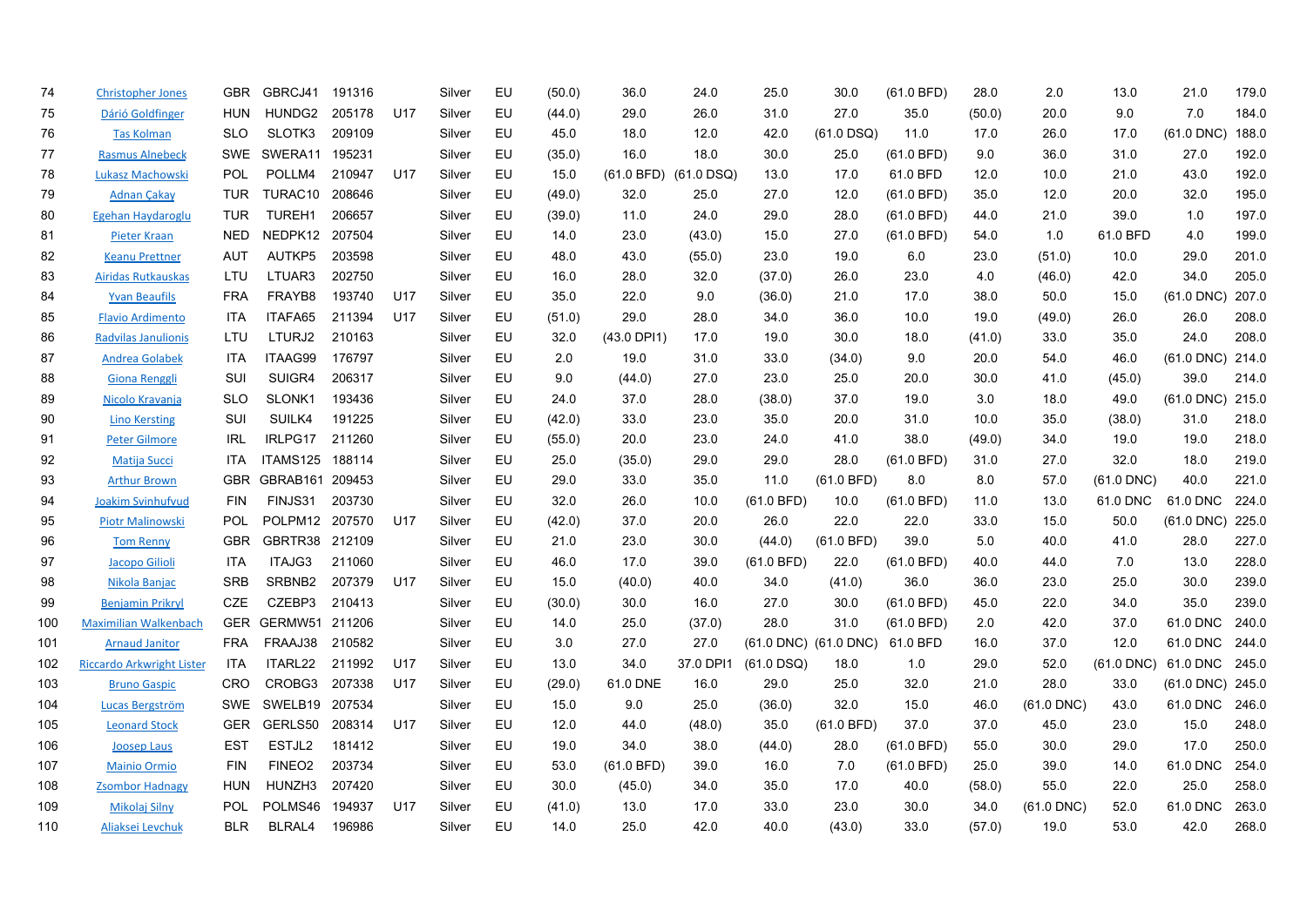| 111 | <b>Rasmus Maalinn</b>       | <b>EST</b> | ESTRM2              | 189677 |     | Silver        | EU | (43.0)       | 34.0         | 35.0            | 40.0                  | 29.0       | 26.0                           | (51.0)   | 38.0         | 48.0                | 20.0     | 270.0 |
|-----|-----------------------------|------------|---------------------|--------|-----|---------------|----|--------------|--------------|-----------------|-----------------------|------------|--------------------------------|----------|--------------|---------------------|----------|-------|
| 112 | Eriks Karlis Zvilna         | LAT        | LATEZ2              | 210522 |     | Silver        | EU | $(61.0$ DNC) | 31.0         | 33.0            | 36.0                  | 35.0       | (61.0 BFD)                     | 56.0     | 31.0         | 27.0                | 23.0     | 272.0 |
| 113 | <b>Bence Racz</b>           | <b>HUN</b> | HUNBR1              | 205161 |     | Silver        | EU | 23.0         | (45.0)       | 37.0            | 43.0                  | 39.0       | 14.0                           | 42.0     | 16.0         | (61.0 DNC) 61.0 DNC |          | 275.0 |
| 114 | <b>Francesco Pellegrino</b> | <b>ITA</b> | ITAFP125            | 203537 |     | Silver        | EU | 28.0         | 39.0         | 32.0            | 41.0                  |            | (61.0 BFD) (61.0 BFD)          | 52.0     | 24.0         | 51.0                | 37.0     | 304.0 |
| 115 | Olai Hagland                | <b>NOR</b> | NOROH <sub>5</sub>  | 206355 |     | Silver        | EU | 40.0         | 18.0         |                 | (61.0 BFD) (61.0 BFD) | 11.0       | 12.0                           | 61.0 DNC | 48.0         | 61.0 DNC            | 61.0 DNC | 312.0 |
| 116 | <b>Tim Nyllinge</b>         | <b>SWE</b> | SWETN7              | 206972 |     | Silver        | EU | 25.0         | 26.0         | 37.0            | 34.0                  |            | (61.0 BFD) (61.0 BFD) 61.0 DNC |          | 61.0 DNC     | 61.0 DNC            | 61.0 DNC | 366.0 |
| 117 | <b>Lorand Eross</b>         | <b>HUN</b> | HUNLE2              | 200974 |     | Bronze        | EU | 33.0         | 41.0         | 35.0 DPI1       | 45.0                  | 36.0       | 9.0                            | 1.0      | 10.0         | $(61.0$ DNC)        |          | 210.0 |
| 118 | <b>Evo Annus</b>            | <b>EST</b> | ESTEA1              | 203726 | U17 | Bronze        | EU | 48.0         | 43.0         | 32.0 DPI1       | 39.0                  | (61.0 BFD) | 5.0                            | 16.0     | 17.0         | 13.0                |          | 213.0 |
| 119 | <b>Renaud Durou</b>         | <b>FRA</b> | FRARD24             | 201803 |     | <b>Bronze</b> | EU | 47.0         | (55.0)       | 46.0            | 32.0                  | 29.0       | 29.0                           | 11.0     | 20.0         | 1.0                 |          | 215.0 |
| 120 | <b>Augusto Mondelli</b>     | <b>ITA</b> | ITAAM181            | 204244 | U17 | <b>Bronze</b> | EU | 51.0         | (61.0 BFD)   | 30.0            | 42.0                  | 22.0       | 8.0                            | 2.0      | 27.0         | 37.0                |          | 219.0 |
| 121 | <b>Maksymilian Michalik</b> | <b>POL</b> | POLMM51             | 210244 | U17 | Bronze        | EU | 44.0         | 38.0         | 33.0            | (47.0)                | 31.0       | 1.0                            | 33.0     | 44.0         | 3.0                 |          | 227.0 |
| 122 | <b>Wojciech Kotowski</b>    | POL        | POLWK7              | 191832 |     | Bronze        | EU | (55.0)       | 32.0         | 39.0            | 44.0                  | 34.0       | 6.0                            | 26.0     | 30.0         | 21.0                |          | 232.0 |
| 123 | Ole Mohrenweiser            | <b>GER</b> | GEROM11 208307      |        |     | Bronze        | EU | 43.0         | 42.0         | (46.0)          | 45.0                  | 45.0       | 12.0                           | 4.0      | 31.0         | 11.0                |          | 233.0 |
| 124 | <b>German Muzychko</b>      | <b>UKR</b> | UKRGM1              | 206819 |     | Bronze        | EU | 38.0         | $(61.0$ DNC) | 61.0 DNC        | 30.0                  | 61.0 DNE   | 7.0                            | 8.0      | 1.0          | 29.0                |          | 235.0 |
| 125 | Jakub Błaszczyszyn          | <b>POL</b> | POLJB <sub>12</sub> | 207572 | U17 | Bronze        | EU | $(61.0$ DNC) | 40.0         | 36.0            | 46.0                  | 42.0       | 11.0                           | 13.0     | 42.0         | 5.0                 |          | 235.0 |
| 126 | <b>Thomas Brindley</b>      | <b>GBR</b> | GBRTB82 207703      |        | U17 | Bronze        | EU | (53.0)       | 51.0         | 45.0            | 31.0                  | 40.0       | 13.0                           | 18.0     | 5.0          | 32.0                |          | 235.0 |
| 127 | <b>Henry Beardsall</b>      | <b>GBR</b> | GBRHB47             | 208650 | U17 | <b>Bronze</b> | EU | 34.0         | 36.0         | 27.0            | (50.0)                | 46.0       | 23.0                           | 36.0     | 13.0         | 26.0                |          | 241.0 |
| 128 | <b>Douglas Calder</b>       | <b>GBR</b> | GBRDC88 204125      |        |     | Bronze        | EU | (51.0)       | 41.0         | 48.0            | 42.0                  | 48.0       | 35.0                           | 14.0     | 14.0         | 4.0                 |          | 246.0 |
| 129 | <b>Piotr Masztalerz</b>     | <b>POL</b> | POLPM14 212510      |        | U17 | Bronze        | EU | 46.0         | 31.0         | (61.0 BFD)      | 32.0                  | 42.0       | 21.0                           | 3.0      | 61.0 DNC     | 16.0                |          | 252.0 |
| 130 | <b>Andrew Mitchell</b>      | IRL        | GBRAM133 206489     |        |     | Bronze        | EU | 34.0         | (49.0)       | 42.0            | 47.0                  | 38.0       | 19.0                           | 7.0      | 45.0         | 20.0                |          | 252.0 |
| 131 | <b>Martin Peternelj</b>     | <b>SLO</b> | SLOMP6              | 201058 |     | Bronze        | EU | 26.0         | 50.0         | 38.0            | 39.0                  | 39.0       | 10.0                           | 27.0     | $(61.0$ DSQ) | 24.0                |          | 253.0 |
| 132 | <b>Erwan Lamoureux</b>      | SUI        | SUIEL55             | 184726 |     | <b>Bronze</b> | EU | 50.0         | 44.0         | (51.0)          | 31.0                  | 50.0       | 24.0                           | 10.0     | 11.0         | 35.0                |          | 255.0 |
| 133 | <b>Alessandro Archetti</b>  | <b>ITA</b> | ITAAA79             | 207035 |     | Bronze        | EU | 27.0         | 46.0         | (61.0 BFD)      | 50.0                  | 39.0       | 50.0                           | 35.0     | 3.0          | 6.0                 |          | 256.0 |
| 134 | <b>Andrea Mariano</b>       | <b>ITA</b> | ITAAM180 210291     |        | U17 | Bronze        | EU | 40.0         | (61.0 BFD)   | 49.0            | 37.0                  | 38.0       | 15.0                           | 5.0      | 34.0         | 40.0                |          | 258.0 |
| 135 | <b>Hubert Polaczyk</b>      | POL        | POLHP3              | 204343 | U17 | <b>Bronze</b> | EU | 31.0         | (55.0)       | 51.0            | 49.0                  | 47.0       | 4.0                            | 6.0      | 25.0         | 47.0                |          | 260.0 |
| 136 | Patrick Schröder            | <b>FIN</b> | FINPS <sub>13</sub> | 203737 | U17 | Bronze        | EU | 33.0         | 39.0         | 35.0            | 52.0                  | 53.0       | 2.0                            | 9.0      | 38.0         | $(61.0$ DNC)        |          | 261.0 |
| 137 | Gianpaolo Gusella           | <b>ITA</b> | ITAGG145 212287     |        |     | Bronze        | EU | (58.0)       | 49.0         | 41.0            | 38.0                  | 21.0       | 17.0                           | 51.0     | 9.0          | 36.0                |          | 262.0 |
| 138 | <b>Arno Hunziker</b>        | SUI        | SUIAH12             | 211839 | U17 | <b>Bronze</b> | EU | 39.0         | 47.0         | 50.0            | (61.0 BFD)            | 55.0       | 44.0                           | 17.0     | 2.0          | 10.0                |          | 264.0 |
| 139 | Paolo Ferrari               | SUI        | SUIPF11             | 212770 |     | <b>Bronze</b> | EU | 57.0         | (61.0 BFD)   | 45.0            | 41.0                  | 44.0       | 26.0                           | 25.0     | 6.0          | 31.0                |          | 275.0 |
| 140 | <b>Matteo Casavola</b>      | <b>ITA</b> | ITAMC228 210306     |        |     | <b>Bronze</b> | EU | 9.0          | (61.0 BFD)   | 52.0            | 61.0 BFD              | 32.0       | 18.0                           | 20.0     | 26.0         | 61.0 DNC            |          | 279.0 |
| 141 | <b>Leon Zink</b>            | <b>HUN</b> | HUNLZ3              | 206766 | U17 | <b>Bronze</b> | EU | 37.0         | 41.0         | 49.0            | 53.0                  | (61.0 BFD) | 22.0                           | 22.0     | 40.0         | 15.0                |          | 279.0 |
| 142 | Henri Silluta               | <b>EST</b> | ESTHS2              | 211966 | U17 | Bronze        | EU | 36.0         | 53.0         | 52.0            | (56.0)                | 37.0       | 45.0                           | 15.0     | 12.0         | 30.0                |          | 280.0 |
| 143 | <b>Karol Dobrowolski</b>    | POL        | POLKD <sub>3</sub>  | 197729 |     | <b>Bronze</b> | EU | 42.0         | 49.0         | $(61.0$ DNC $)$ | 53.0                  | 40.0       | 16.0                           | 19.0     | 46.0         | 18.0                |          | 283.0 |
| 144 | Leif Thorge Meyer           | <b>GER</b> | GERLM21             | 210147 | U17 | Bronze        | EU | 36.0         | 42.0         | 44.0            | 40.0                  | (49.0)     | 27.0                           | 28.0     | 28.0         | 41.0                |          | 286.0 |
| 145 | <b>Markus lin</b>           | <b>EST</b> | ESTMI1              | 206437 | U17 | Bronze        | EU | 27.0         | (61.0 BFD)   | 47.0            | 45.0                  | 31.0       | 14.0                           | 61.0 DSQ | 61.0 DNF     | 8.0                 |          | 294.0 |
| 146 | Piotr Jozwiak               | POL        | POLPJ4              | 191834 | U17 | Bronze        | EU | 34.0         | 38.0         | 50.0            | 46.0                  | (54.0)     | 49.0                           | 30.0     | 7.0          | 43.0                |          | 297.0 |
| 147 | <b>Yves Voillat</b>         | SUI        | SUIYV1              | 206316 |     | <b>Bronze</b> | EU | (52.0)       | 30.0         | 48.0            | 49.0                  | 36.0       | 41.0                           | 32.0     | 23.0         | 38.0                |          | 297.0 |